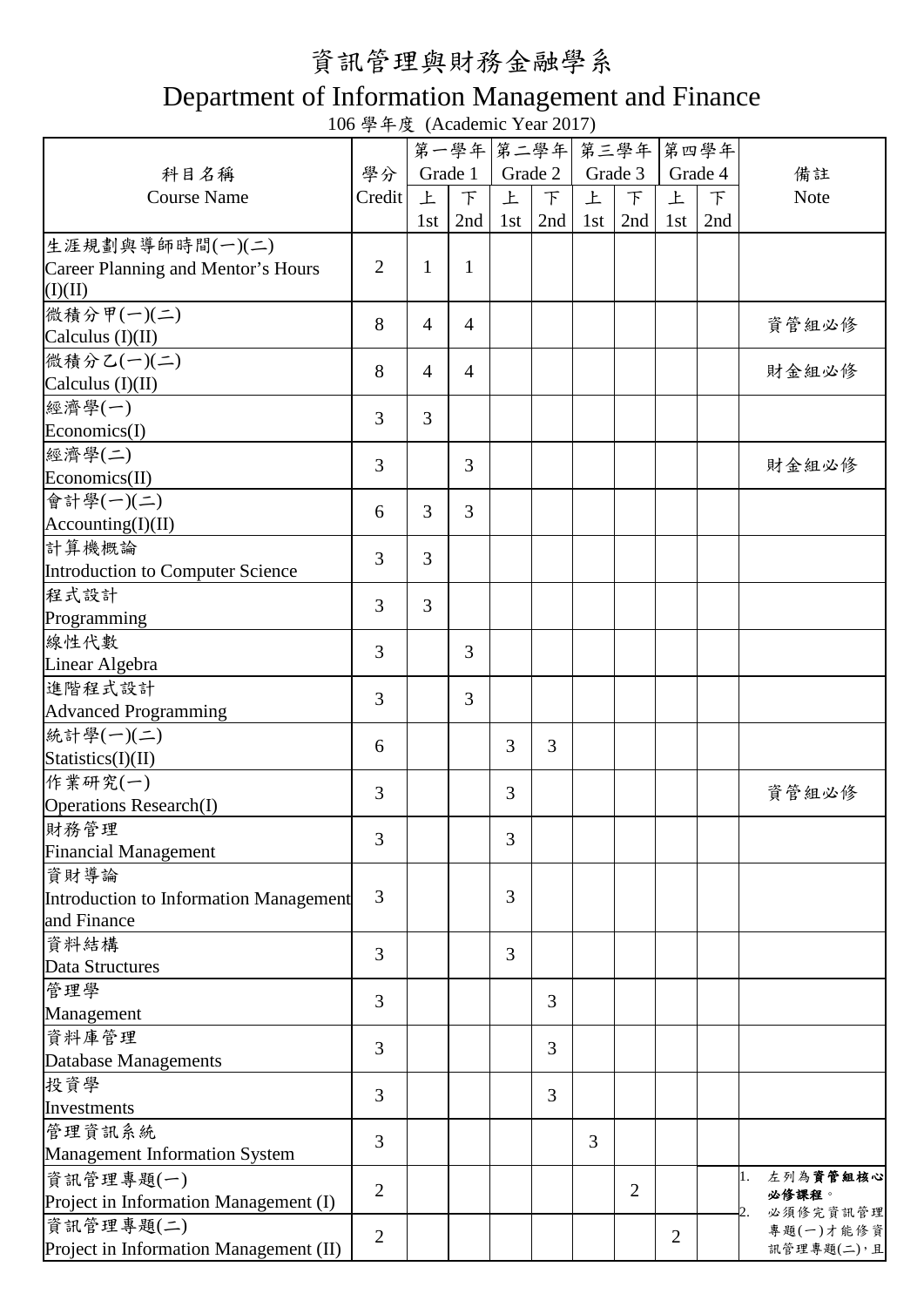|                                            |                |  |   |   |                |                |                |  | 同一學期不能同時<br>修資訊管理專題<br>$(-)(\rightharpoonup)$ .<br>1. The courses listed in<br>the left column are the<br>required core courses<br>of Program of<br>Information<br>Management.<br>2. Students about to take                                                              |
|--------------------------------------------|----------------|--|---|---|----------------|----------------|----------------|--|--------------------------------------------------------------------------------------------------------------------------------------------------------------------------------------------------------------------------------------------------------------------------|
|                                            |                |  |   |   |                |                |                |  | "Project in Information<br>Management (II)"<br>must first complete<br>"Project in Information<br>Management (I)," and<br>they cannot take both<br>"Project in Information<br>Management (I)" and<br>"Project in Information<br>Management (II)" in<br>the same semester. |
| 系統分析與設計                                    | 3              |  |   |   | 3              |                |                |  | 資管組核心必選課<br>1.<br>程共18學分。                                                                                                                                                                                                                                                |
| <b>System Analysis and Design</b><br>作業系統  |                |  |   |   |                |                |                |  | 須由左列課程或財<br>2.                                                                                                                                                                                                                                                           |
| <b>Operating Systems</b>                   | 3              |  |   |   | 3              |                |                |  | 金組之核心必修或<br>核心必選課程中選                                                                                                                                                                                                                                                     |
| 演算法                                        |                |  |   |   |                |                |                |  | 18學分。                                                                                                                                                                                                                                                                    |
| Algorithms                                 | 3              |  |   |   | 3              |                |                |  | 1. Compulsory elective<br>core courses of<br>Program of<br>Information<br>Management are 18<br>credits in total.<br>2. Students should<br>acquire 18 credits by<br>selecting the courses<br>listed in the left                                                           |
| 商用資料通訊                                     | 3              |  |   |   |                | 3              |                |  |                                                                                                                                                                                                                                                                          |
| <b>Business Data Communications</b>        |                |  |   |   |                |                |                |  |                                                                                                                                                                                                                                                                          |
| 電子商務                                       | 3              |  |   |   |                | 3              |                |  |                                                                                                                                                                                                                                                                          |
| <b>Electronic Commerce</b>                 |                |  |   |   |                |                |                |  |                                                                                                                                                                                                                                                                          |
| 資訊安全                                       | 3              |  |   |   | 3              |                |                |  |                                                                                                                                                                                                                                                                          |
| <b>Information Security</b><br>人工智慧與金融科技實務 |                |  |   |   |                |                |                |  | column or the required<br>or compulsory elective                                                                                                                                                                                                                         |
| Practices of Artificial Intelligence and   | 3              |  |   |   | 3              |                |                |  | core courses of<br>Program of Finance.                                                                                                                                                                                                                                   |
| <b>Financial Technology</b>                |                |  |   |   |                |                |                |  |                                                                                                                                                                                                                                                                          |
| 資料科學                                       | 3              |  |   |   |                | 3              |                |  |                                                                                                                                                                                                                                                                          |
| Data Science                               |                |  |   |   |                |                |                |  |                                                                                                                                                                                                                                                                          |
| 個體經濟學                                      | 3              |  | 3 |   |                |                |                |  | 左列為財金組核心<br>1.<br>必修課程。                                                                                                                                                                                                                                                  |
| Microeconomics                             |                |  |   |   |                |                |                |  | 必須修完財務金融                                                                                                                                                                                                                                                                 |
| 總體經濟學                                      | 3              |  |   | 3 |                |                |                |  | 專題(一)才能修財<br>務金融專題(二),且                                                                                                                                                                                                                                                  |
| Macroeconomics                             |                |  |   |   |                |                |                |  | 同一學期不能同時                                                                                                                                                                                                                                                                 |
| 期貨與選擇權<br><b>Futures and Options</b>       | 3              |  |   |   | $\overline{3}$ |                |                |  | 修財務金融專題                                                                                                                                                                                                                                                                  |
| 財務報表分析                                     |                |  |   |   |                |                |                |  | $(-)(\rightharpoonup)$ 。<br>1. The courses listed in                                                                                                                                                                                                                     |
| <b>Financial Statement Analysis</b>        | 3              |  |   |   |                | 3              |                |  | the left column are the                                                                                                                                                                                                                                                  |
| 財務金融專題(一)                                  |                |  |   |   |                |                |                |  | required core courses<br>of Program of Finance.                                                                                                                                                                                                                          |
| Project in Finance (I)                     | $\overline{2}$ |  |   |   |                | $\overline{2}$ |                |  | 2. Students about to take                                                                                                                                                                                                                                                |
|                                            |                |  |   |   |                |                |                |  | "Project in Finance<br>$(II)$ " must first                                                                                                                                                                                                                               |
| 財務金融專題(二)<br>Project in Finance (II)       | $\overline{2}$ |  |   |   |                |                | $\overline{2}$ |  | complete "Project in<br>Finance $(I)$ ," and they<br>cannot take both<br>"Project in Finance (I)"<br>and "Project in Finance<br>$(II)$ " in the same                                                                                                                     |
|                                            |                |  |   |   |                |                |                |  | semester.                                                                                                                                                                                                                                                                |
| 數理統計                                       | 3              |  |   |   | 3              |                |                |  | 財金組核心必選課<br>1.<br>程共9學分。<br>須由左列課程或資<br>2.<br>管組之核心必選課                                                                                                                                                                                                                   |
| <b>Mathematical Statistics</b>             |                |  |   |   |                |                |                |  |                                                                                                                                                                                                                                                                          |
| 財務工程導論                                     | 3              |  |   |   |                | 3              |                |  |                                                                                                                                                                                                                                                                          |
| Introduction in Financial Engineering      |                |  |   |   |                |                |                |  | 程中選9學分。                                                                                                                                                                                                                                                                  |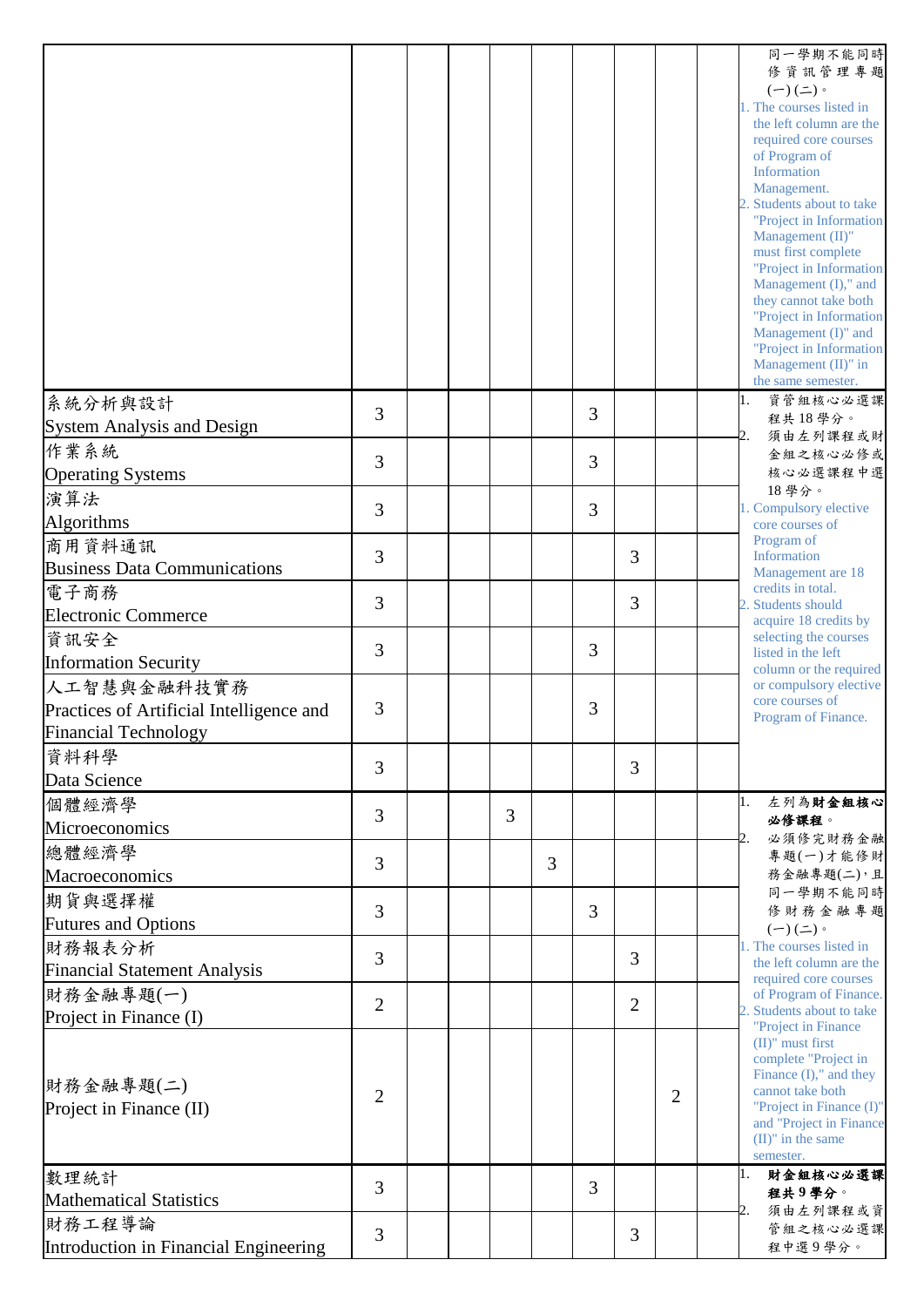| 財務計量經濟學<br><b>Financial Econometrics</b>                                               | 3                             |    |                             |                             |    |    | 3                             |                |          | 1. Compulsory elective<br>core courses of<br><b>Program of Finance</b>                                                                                                                                                      |
|----------------------------------------------------------------------------------------|-------------------------------|----|-----------------------------|-----------------------------|----|----|-------------------------------|----------------|----------|-----------------------------------------------------------------------------------------------------------------------------------------------------------------------------------------------------------------------------|
| 財務風險管理<br><b>Financial Risk Management</b>                                             | 3                             |    |                             |                             |    | 3  |                               |                |          | are 9 credits in total.<br>2. Students should<br>acquire 9 credits by<br>selecting the courses<br>listed in the left<br>column or compulsory<br>elective core courses<br>of Program of<br><b>Information</b><br>Management. |
| 貨幣銀行與金融風暴<br>Money, Banking and Financial Crisis                                       | 3                             |    |                             |                             |    |    | 3                             |                |          |                                                                                                                                                                                                                             |
| 國際財務管理<br><b>International Financial Management</b>                                    | 3                             |    |                             |                             |    |    | 3                             |                |          |                                                                                                                                                                                                                             |
| 合計                                                                                     | 資 83<br>IM 83<br>財 86<br>F 86 | 14 | 資 14<br>IM14<br>財 17<br>F17 | 資 15<br>IM15<br>財 12<br>F12 | 12 | 12 | 資 11<br>IM 11<br>財 14<br>F 14 | $\overline{c}$ | $\Omega$ |                                                                                                                                                                                                                             |
| 本系最低畢業學分為128學分<br>The minimum requirement of graduation credits of DIF is 128 credits. |                               |    |                             |                             |    |    |                               |                |          |                                                                                                                                                                                                                             |

## 資訊管理與財務金融學系輔系科目表

## Department of Information Management and Finance Minor Program 106 學年度 (Academic Year 2017)

| 先修課程科目名稱                               | 學分數            |
|----------------------------------------|----------------|
| <b>Preliminary Course Name</b>         | <b>Credit</b>  |
| 微積分甲(一)(二)                             | 8              |
| 資管組先修<br>Calculus $(I)(II)$            |                |
| 微積分乙(一)(二)                             | 8              |
| Calculus (I)(II) 財金組先修                 |                |
| 經濟學(一)                                 | $\overline{3}$ |
| Economics(I)                           |                |
| 經濟學(二)                                 | 3              |
| Economics(II)<br>財金組先修                 |                |
| 會計學(一)(二)                              | 6              |
| According(I)(II)                       |                |
| 計算機概論                                  | 3              |
| Introduction to Computer Science       |                |
| 統計學(一)(二)                              | 6              |
| Statistics(I)(II)                      |                |
| 作業研究(一)                                | 3              |
| <b>Operations Research(I)</b><br>資管組先修 |                |
| 程式設計                                   | 3              |
| Programming                            |                |
| 管理學                                    | 3              |
| Management                             |                |
| 線性代數                                   | 3              |
| Linear Algebra                         |                |
| 進階程式設計                                 | 3              |
| <b>Advanced Programming</b>            |                |
| 先修課程總學分                                | 41             |
| Total credits of preliminary courses   |                |